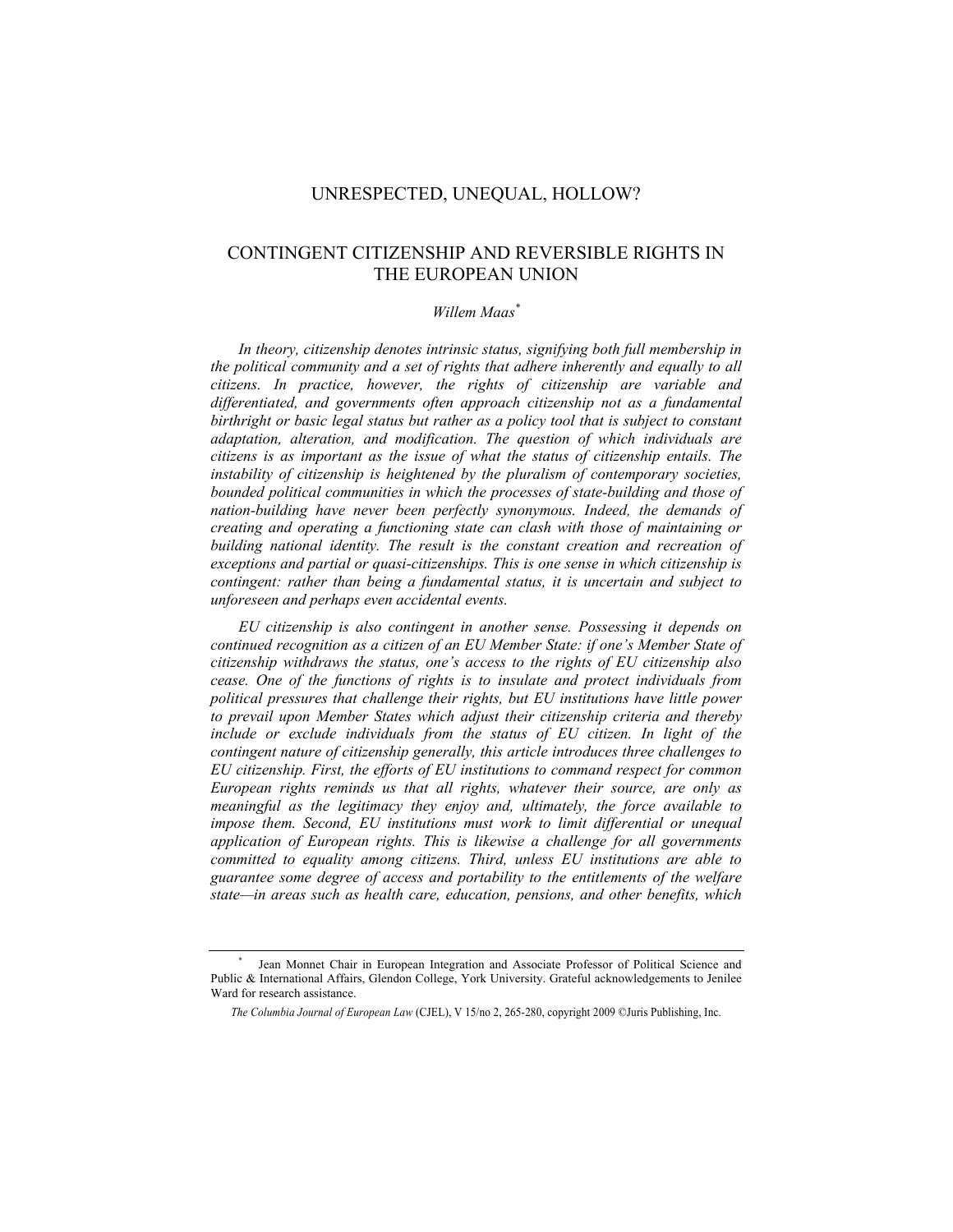*remain mostly provided at the national level—the content of EU citizenship will remain meager compared with Member State citizenship.* 

| $\mathbf{H}$ |                                                                   |  |
|--------------|-------------------------------------------------------------------|--|
|              |                                                                   |  |
|              |                                                                   |  |
|              | V. CONCLUSION: UNRESPECTED, UNEQUAL, OR HOLLOW EU CITIZENSHIP?279 |  |

I think you will see to it that we have the right to vote. There is something too mean in looking upon the Negro, when you are in trouble, as a citizen, and when you are free from trouble, as an alien. When this nation was in trouble, in its early struggles, it looked upon the Negro as a citizen. In 1776 he was a citizen. At the time of the formation of the Constitution the Negro had the right to vote in eleven States out of the old thirteen. In your trouble you have made us citizens. In 1812 General Jackson addressed us as citizens—"fellow-citizens." He wanted us to fight. We were citizens then! And now, when you come to frame a conscription bill, the Negro is a citizen again. He has been a citizen just three times in the history of this government, and it has always been in time of trouble. In time of trouble we are citizens. Shall we be citizens in war, and aliens in peace? $1$ 

Frederick Douglass, "What the Black Man Wants," 1865.

If we want Community law to be more than a mere mechanical system of economics and to constitute instead a system commensurate with the society which it has to govern, if we wish it to be a legal system corresponding to the concept of social justice and European integration, not only of the economy but of the people, we cannot fail to live up to what is expected of  $us^2$ .

> Opinion of Advocate General Trabucchi, *Mr. and Mrs. F v. Belgium*, 1975.

<sup>1</sup> Frederick Douglass, Address at the Annual Meeting of the Massachusetts Anti-Slavery Society: What the Black Man Wants (Apr. 1865), *available at* http://www.teachingamericanhistory.org/ library/index.asp?document=495. 2

Opinion of Advocate General Colomer, Case C-117/01, K.B. v. Nat'l Health Serv. Pensions Agency, 2004 E.C.R. I-541, ¶ 80 (citing the opinion of Advocate General Tesauro in Case C-13/94, P v. S and Cornwall County Council, 1996 E.C.R. I-2143, which in turn paraphrases the opinion of Advocate General Trabucchi in Case 7/75, Mr. and Mrs. F v. Belgium, 6 E.C.R. 679 (1975)).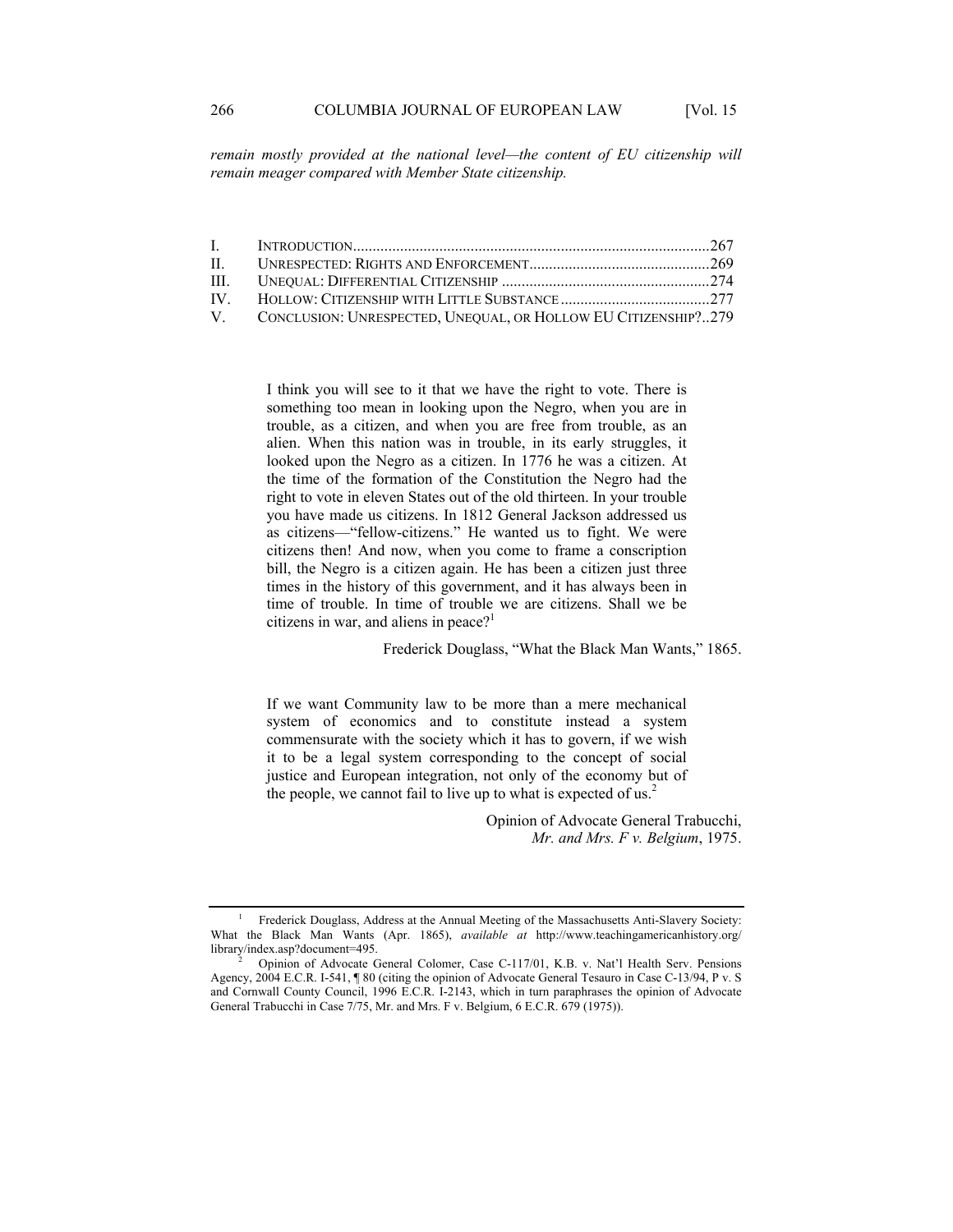## I. INTRODUCTION

Any discussion of citizenship and the rights flowing from it must recognize the inherent instability of entitlements and obligations. The rights and duties attached to citizenship can change, often quite rapidly, for any number of reasons. Even the status of citizen itself is subject to all manner of contingencies, exceptions, and reversals, as historical and contemporary examples demonstrate. Not only the empirical realities but also the normative foundations of citizenship are always in flux. As one commentator notes, there is "no notion more central in politics than citizenship, and none more variable in history, or contested in theory.<sup>53</sup> Alongside rights and duties resulting from their Member State citizenships, citizens of European Union Member States today possess common, transnational, and supranational rights by virtue of Union citizenship.<sup>4</sup> In other words, the many individual rights that flow from disparate parts of Community law have largely been subsumed under the single category of Union citizenship. It remains as true as always that Union citizenship is derived exclusively from Member State citizenship—that is, the only way to become a Union citizen is by acquiring the citizenship of one or more of the Member States,<sup>5</sup> but the status of a Union citizen also provides rights that are autonomous from, and supplementary to those of Member State citizenship.<sup>6</sup> Thus, while Union citizenship is a derivative status, it also confers its own independent entitlements and responsibilities on citizens. Like all sources of rights, however, Union citizenship remains subject to the vagaries of events and political contingency. A critical and skeptical perspective on the relationship between rights and citizenship reveals that all rights are reversible, no matter how fundamental they may appear.

Individuals' rights today derive from many different sources. All people possess human rights by virtue of the Universal Declaration of Human Rights and other international instruments such as the International Covenant on Civil and Political Rights and the International Covenant on Economic, Social and Cultural Rights.7 Europeans, meaning individuals with ties to any of the almost fifty Member States of the Council of Europe—including not only EU and European Free Trade Association Member States but also Turkey, Russia, Ukraine, and many other former Soviet states—possess rights by virtue of the Convention for the Protection of Human Rights and Fundamental Freedoms (commonly called the European Convention on Human Rights) and related protocols as interpreted by the European Court of Human Rights in Strasbourg. In addition, individuals with ties to European Union Member States—citizens, residents, and often also simply sojourners or

<sup>3</sup> JUDITH N. SHKLAR, AMERICAN CITIZENSHIP: THE QUEST FOR INCLUSION 1 (Harvard Univ. Press 1991).

<sup>&</sup>lt;sup>4</sup> See WILLEM MAAS, CREATING EUROPEAN CITIZENS (Rowman & Littlefield 2007).<br><sup>5</sup> Willom Mags, *Micropts, States, and EU Citizenship's Unfulfilled Promise*, 12

Willem Maas, *Migrants, States, and EU Citizenship's Unfulfilled Promise*, 12 CITIZENSHIP STUD. 583 (2008).

<sup>6</sup> MAAS, *supra* note 4 at 29.

Universal Declaration of Human Rights, G.A. Res. 217A, at 71, U.N. GAOR, 3d Sess., 1st plen. mtg., U.N. Doc. A/810 (Dec. 12, 1948); International Covenant on Civil and Political Rights, G.A. Res. 2200A (XXI), 21 U.N. GAOR Supp. (No. 16) at 52, U.N. Doc. A/6316 (1966); International Covenant on Economic, Social and Cultural Rights, G.A. Res. 2200A (XXI), 21 U.N. GAOR Supp. (No. 16) at 49, U.N. Doc. A/6316 (1966).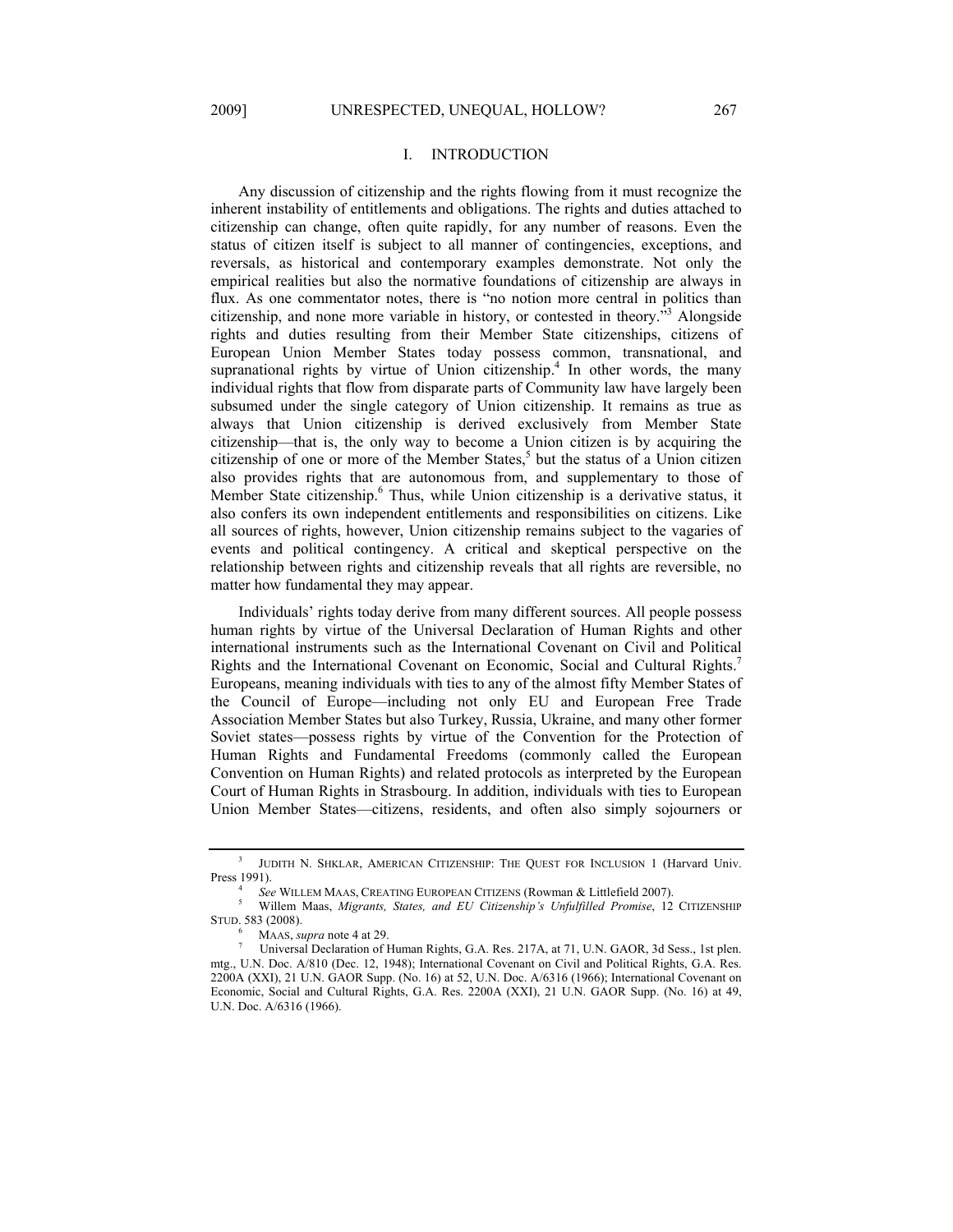consumers of services—enjoy rights by virtue of the *acquis communautaire*, the Charter of Fundamental Rights and other instruments, as well as the judgments of the European Court of Justice in Luxembourg. Despite the Treaty of Amsterdam's injunction that "Citizenship of the Union shall complement and not replace national citizenship"—modifying the Treaty of Maastricht's invocation that "Citizenship of the Union is hereby established" and that "every person holding the nationality of a Member State shall be a citizen of the Union"—EU citizenship has quickly grown into a foundational status.<sup>8</sup> European citizens regard the rights of EU citizenship as central to the integration project.<sup>9</sup> EU citizenship removes member governments' authority to privilege their own citizens, a hallmark of sovereignty. And as the culmination of supranational rights, European citizenship not only provides individuals with choices about where to live and work, but also forces governments to respect those choices.<sup>10</sup>

In what follows, I will first discuss some ways in which EU citizenship runs the risk of not being respected. This is primarily because the legitimacy on which Union citizenship rests is delicate. As demonstrated by the contested and sometimes erratic evolution of citizenship in national states, assertions that EU citizenship is shielded from politics should elicit skepticism. Second, I explain why EU citizenship is unequal in terms of the outcomes it guarantees to citizens and why policymakers by which I mean not only legislators, but also others, including members of the executive and judicial branches—must guard against further inequality. Finally, I consider how policymakers must counter the tendencies toward EU citizenship

<sup>8</sup> Notable works on Union citizenship include: Carlos Closa, *Citizenship of the Union and Nationality of Member States*, 32 COMMON MKT. L. REV. 487 (1995); Percy B. Lehning, *European Citizenship: Towards a European Identity?*, 20 L. & PHIL. 239 (2001); Ulrich K. Preuss and Michelle Everson, *Konzeptionen Von 'Bürgerschaft' in Europa*, 105 PROKLA (1997); Jo Shaw, *The Many Pasts and Futures of Citizenship in the European Union*, 22 EUR. L. REV. 554 (1997); ÉTIENNE BALIBAR, WE, THE PEOPLE OF EUROPE?: REFLECTIONS ON TRANSNATIONAL CITIZENSHIP (James Swenson trans., 2004); FIORELLA DELL'OLIO, THE EUROPEANIZATION OF CITIZENSHIP: BETWEEN THE IDEOLOGY OF NATIONALITY, IMMIGRATION, AND EUROPEAN IDENTITY (2005); Hans Ulrich Jessurun d'Oliveira, *Union Citizenship: Pie in the Sky?*, *in* A CITIZEN'S EUROPE: IN SEARCH OF A NEW ORDER 58 (Allan Rosas & Esko Antola eds., 1995); PATRICK DOLLAT, LIBRE CIRCULATION DES PERSONNES ET CITOYENNETÉ EUROPÉENNE: ENJEUX ET PERSPECTIVES (1998); ELSPETH GUILD, THE LEGAL ELEMENTS OF EUROPEAN IDENTITY: EU CITIZENSHIP AND MIGRATION LAW (2004); REY KOSLOWSKI, MIGRANTS AND CITIZENS: DEMOGRAPHIC CHANGE IN THE EUROPEAN STATE SYSTEM (2000); MASSIMO LA TORRE, EUROPEAN CITIZENSHIP: AN INSTITUTIONAL CHALLENGE (1998); MAAS, *supra* note 4; PAUL MAGNETTE, LA CITOYENNETÉ EUROPÉENNE (1999); ELIZABETH M. MEEHAN, CITIZENSHIP AND THE EUROPEAN COMMUNITY (1993); SÍOFRA O'LEARY, THE EVOLVING CONCEPT OF COMMUNITY CITIZENSHIP: FROM THE FREE MOVEMENT OF PERSONS TO UNION CITIZENSHIP (1996); J. H. H. WEILER, THE CONSTITUTION OF EUROPE (1999); ANTJE WIENER, "EUROPEAN" CITIZENSHIP PRACTICE: BUILDING INSTITUTIONS OF A NON-STATE (1998); CATHERINE WIHTOL DE WENDEN, LA CITOYENNETÉ EUROPÉENNE (1997); Espen D.H. Olsen, Transnational European Citizenship: Tracing Conceptions of Citizenship in the European Integration Process (February 8, 2008) (unpublished Ph.D. dissertation, European University Institute, Florence), *available at* http://cadmus.eui.eu/dspace/handle/1814/8141 (last visited Feb. 10, 2009).

For example, one of the top answers to the Eurobarometer public opinion question "what does the European Union mean to you?" is the right to move freely within the territory of the Union, which is the key substantive right of EU citizenship. Eurobarometer public opinion poll on the "Meaning of the EU," Public Opinion Analysis Sector, European Commission–Directorate General Communication, http://ec.europa.eu/public\_opinion/cf/subquestion\_en.cfm?ID=14&questionIDCall=11 (last visited Feb. 10, 2009). 10 MAAS, *supra* note 4.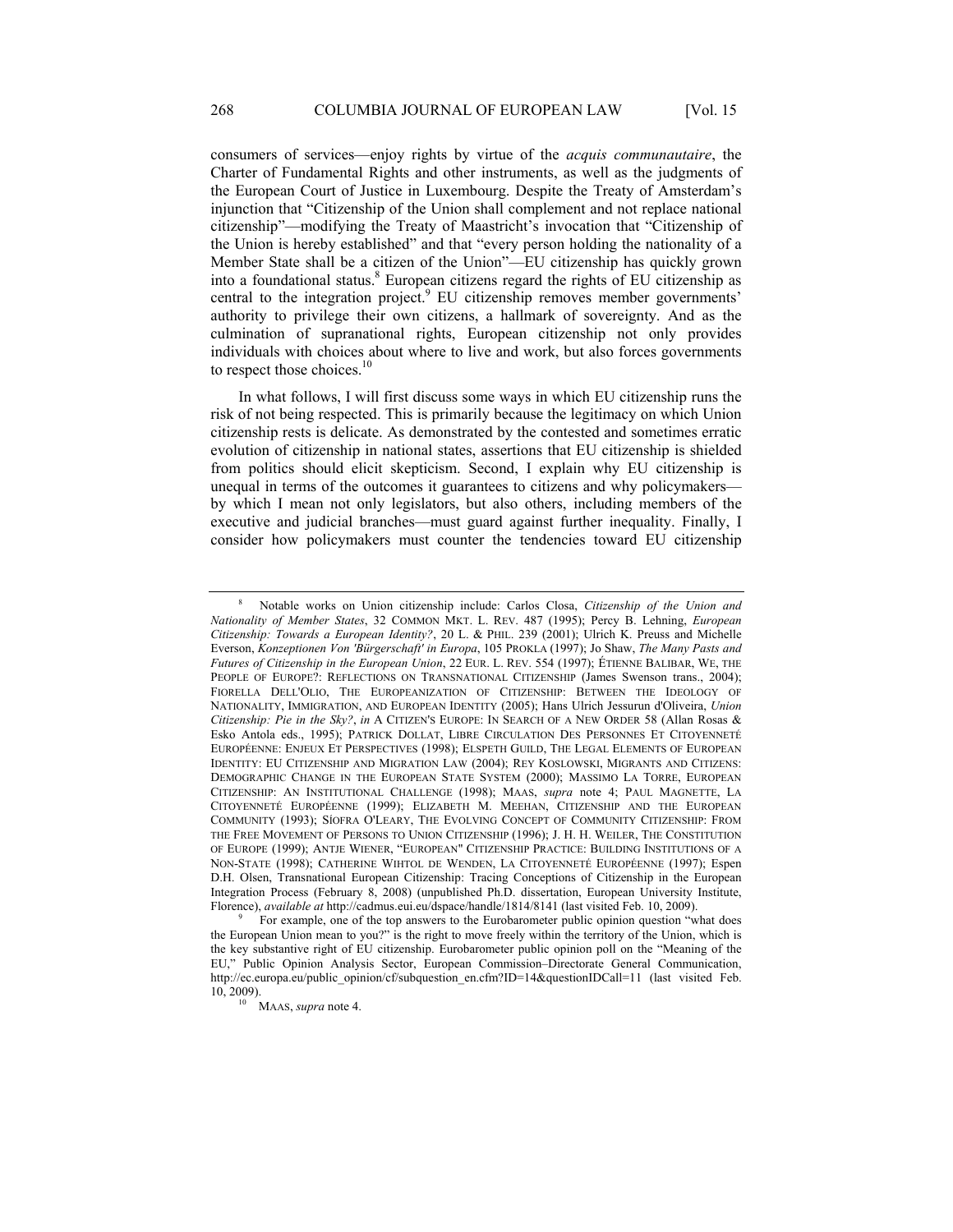becoming or remaining a hollow status in which the rights derived from it pale in comparison with those of Member State citizenship.

#### II. UNRESPECTED: RIGHTS AND ENFORCEMENT

The most important and fundamental challenge faced by EU citizenship is the prospect of Member States or other authorities not respecting the rights it confers, for example, not complying with binding interpretations regarding Union citizenship's content. Rights are only as meaningful as the legitimacy they enjoy and, ultimately, the force available to back them up. Many human rights advocates thus correctly decry the non-observation of basic rights by undemocratic regimes around the world.

In the absence of sustained and persistent intervention by a United Nations force, even the basic rights contained in the Universal Declaration and the covenants that followed it, $<sup>11</sup>$  often mean little in practice. Similarly, the rights solemnly</sup> promised in the European Convention on Human Rights have not always been respected by recalcitrant governments, largely because the European Court of Human Rights must rely on moral suasion rather than other enforcement power, although the Court's authority and the number of cases it has decided have increased dramatically since  $1998$ <sup>12</sup> By contrast, national laws tend to be more strongly enforced and are backed up with state power. Of course, there is variation in the degree of enforcement capacity that states possess and are willing to employ. Even the most powerful states sometimes contain "no go areas" or other districts in which state jurisdiction is imperfectly observed. Nevertheless, on the whole, national rights backed by state power are more respected and thus more meaningful than international human rights, which lack such backing. In this regard, it is worth asking whether the rights of EU citizenship are more like human rights (less meaningful because unenforceable) or more like national rights (more meaningful because backed by institutions capable of enforcement).

As I have argued elsewhere, <sup>13</sup> European rights have gradually become not only more like national rights (that is, backed by enforcement) but have also multiplied and grown in scope; it is not only economic integration but also the political project

<sup>&</sup>lt;sup>11</sup> Universal Declaration of Human Rights, G.A. Res. 217A, at 71, U.N. GAOR, 3d Sess., 1st plen. mtg., U.N. Doc. A/810 (Dec. 12, 1948).

 $12$  The Court was significantly reorganized in November 1998, with the abolishment of the European Commission of Human Rights (created in 1954) and the installment of permanent judges. Between its creation in 1950 and the reorganization of November 1998, the Court had delivered 837 judgments (the first one came only in 1960). After the reorganization, this number grew explosively, passing the ten thousand mark in September 2008. Besides the new administrative structures, another important reason for the explosive growth in the number of judgments was the entry into force of Protocol 11 to the Convention, which abolished the old procedures whereby claimants first had to exhaust all avenues of appeal in their home country before they could proceed to the European Commission of Human Rights, which would judge the admissibility of appeals and offer opinions in cases deemed admissible to the Court. Since November 1998, claimants may appeal directly to the Court—making the Court in Strasbourg unique among supranational courts. The proposed Protocol 14 to the Convention (which has to date been ratified by all Council of Europe Member States except Russia) would further streamline procedures. 13 MAAS, *supra* note 4.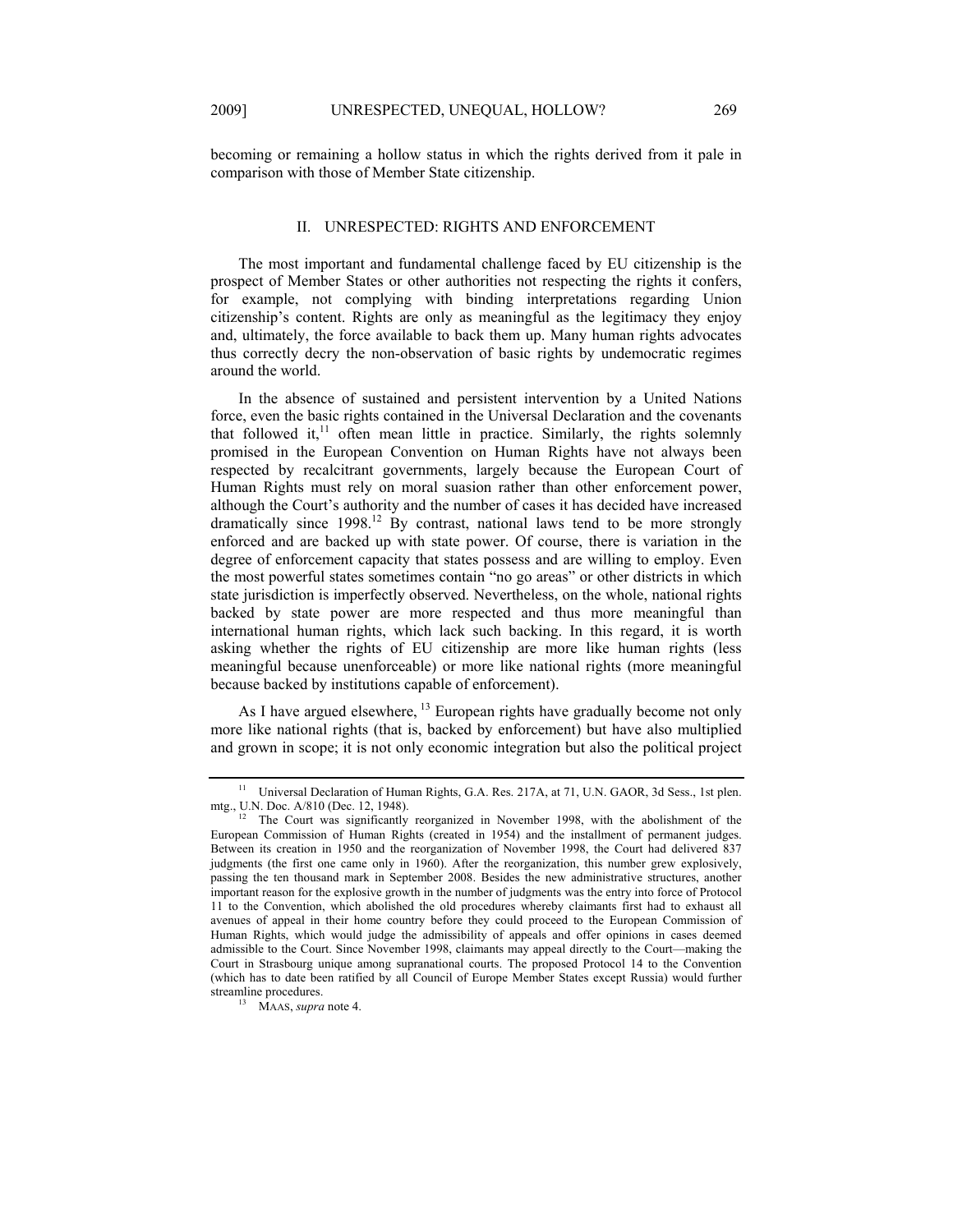of transcending borders and building a European community of people that has fostered the rise of common European rights.<sup>14</sup> In this regard, the supranational institutions of the European Union and its precursors have been behaving in ways analogous to the behavior of national institutions engaged in nation-building. Viewed from an institutional perspective that does not consider the EU to be *sui generis* but rather as comparable to other systems of government, this is not surprising. Modern states are expected to incorporate their people as individual citizens, but the use of citizenship as a means to achieve political integration has a much longer history than that of the modern state.<sup>15</sup> For example, the Roman Republic used citizenship as a form of social control in conquered lands, and the Roman "invention" of extensive territorial citizenship was arguably the "decisive edge" that gave Rome its political advantage over Carthage and other competitors.<sup>16</sup> Of course, Roman citizenship was altogether different from contemporary notions of equal status. Instead, it supported a political ordering of society where every individual was sorted and placed into distinct political ranks.17 By the time the Roman republic had become the Roman empire, citizenship was fragmented into a multitude of categories: citizens and Latins, allies, the free towns and peoples, the federates, and the subjects, along with, of course, personal property such as women, slaves, and children.<sup>18</sup> As the Roman example illustrates, the use of rights to achieve political integration has a distinguished pedigree.

In modern states, rights have usually emerged together with the appearance of new social groups, but they can also be created as a result of elite bargaining, as happened in the European Union.<sup>19</sup> Yet superimposing EU citizenship over the existing bodies of Member State citizenship law and policy in each of the Member States is proving to be difficult. Because it introduces rights that apply directly to individuals and which individuals may invoke, EU citizenship is not simply another international treaty. The character of the rights it introduces, coupled with the nature of the enforcement mechanisms in place to ensure that these rights are respected, mean that EU citizenship approximates Member State citizenship more than would a

<sup>&</sup>lt;sup>14</sup>*Id.* at 5–10.<br><sup>15</sup> The literature on the use of citizenship to achieve political integration is immense, but notable works include the following: Willem Maas, *Grotius on Citizenship and Political Community*, 21 GROTIANA 163 (2001); PATRICK R. IRELAND, BECOMING EUROPE: IMMIGRATION, INTEGRATION, AND THE WELFARE STATE (2004); Christiane Lemke, *Crossing Borders and Building Barriers: Migration, Citizenship, and State Building in Germany*, *in* EUROPEAN INTEGRATION IN SOCIAL AND HISTORICAL PERSPECTIVE 85 (Jytte Klausen & Louise Tilly eds., 1997); Willem Maas, *The Evolution of EU Citizenship*, *in* MAKING HISTORY: EUROPEAN INTEGRATION AND INSTITUTIONAL CHANGE AT FIFTY (Sophie Meunier & Kathleen McNamara eds., 2007); T. H. MARSHALL, CITIZENSHIP AND SOCIAL CLASS AND OTHER ESSAYS (1950); CLAUDE NICOLET, LE MÉTIER DE CITOYEN DANS LA ROME RÉPUBLICAINE (1976); Gérard Noiriel & Michel Offerlé, *Citizenship and Nationality in Nineteenth-Century France*, *in* EUROPEAN INTEGRATION IN SOCIAL AND HISTORICAL PERSPECTIVE, *supra*, at 71.<br><sup>16</sup> MICHAEL MANN, THE SOURCES OF SOCIAL POWER: VOLUME. 1, A HISTORY OF POWER FROM

THE BEGINNING TO AD 1760, 254 (1986). *See also* THOMAS JANOSKI, CITIZENSHIP AND CIVIL SOCIETY: A FRAMEWORK OF RIGHTS AND OBLIGATIONS IN LIBERAL, TRADITIONAL, AND SOCIAL DEMOCRATIC

REGIMES 165 (1998).<br><sup>17</sup> *See* A.N. Sherwin-White, The Roman Citizenship (2d ed. 1973).<br><sup>18</sup> *See* CLAUDE NICOLET, L'INVENTAIRE DU MONDE: GÉOGRAPHIE ET POLITIQUE AUX ORIGINES DE L'EMPIRE ROMAIN (1988).<br><sup>19</sup> EXTENDING CITIZENSHIP, RECONFIGURING STATES (Michael Hanagan & Charles Tilly eds.,

<sup>1999);</sup> Willem Maas, *The Genesis of European Rights*, 43 J. COMMON MKT. STUD. 1009 (2005).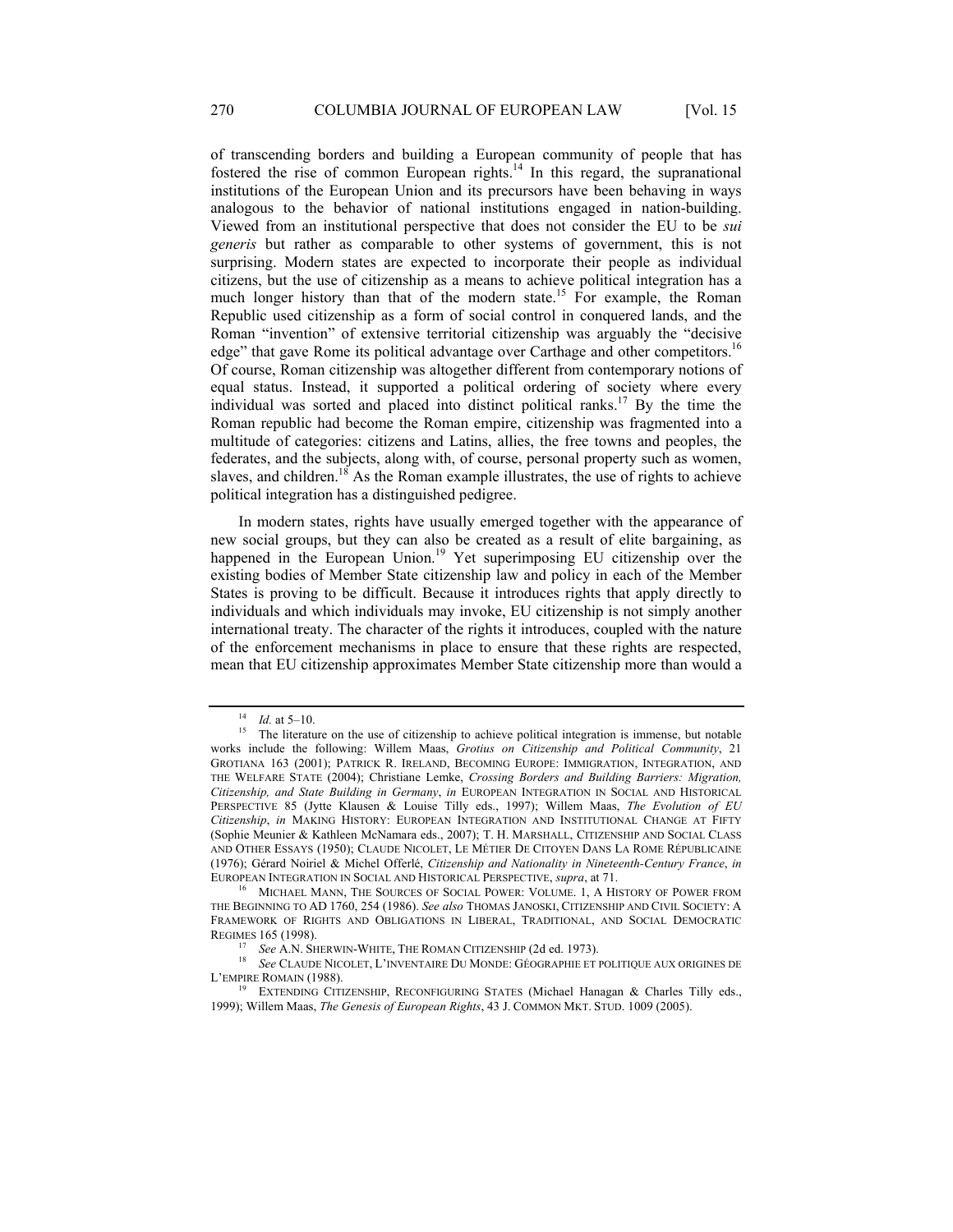treaty between states. The EU citizenship introduced at Maastricht recalls the earlier introduction of a national layer of citizenship over existing municipal or regional versions. Until the nineteenth century, European municipalities, not states, provided residents with the rights that characterize citizenship: the right to reside and work, to political participation, to trial in local courts, and even to social welfare benefits.<sup>20</sup> The gradual introduction in the nineteenth century of a "thin" layer of nation-state citizenship rights over the existing structure of entrenched, "thick" municipal citizenships provides many parallels to the current overlaying of a "thin" European citizenship over those same nation-state citizenships.

The rise of a veneer of European central citizenship, over well-established local citizenships, has a parallel in the development of federal citizenship in the United States and other federal states. The process of reaching central citizenship from several units is far from uniform across federal states. In India, for example, there has never been an emphasis on territorially-based state citizenship; instead, the focus has been on the extent to which non-territorial religious and cultural groups should be granted differentiated rights.<sup>21</sup> This lack of state citizenship was a conscious choice of the constitutional drafters, meant to differentiate the Indian constitution from others, such as that of the United States. B.R. Ambedkar, the chair of the committee that drafted the Indian constitution, proposed "a dual polity with a single citizenship. There is only one citizenship for the whole of India…there is no State citizenship."22 Invoking federalism may seem strange in the context of Europe, which has historically provided the model of the unitary nation-state. Because the EU lacks a "national" history, it is commonplace to assert that it can never become a state.<sup>23</sup> Yet it may be misguided to invoke the long process of state formation in states such as France or Spain to claim that no EU state formation is happening. In fact, as David Laitin has noted, analogous processes of state formation are now occurring at the level of the EU, but the analogy might better be India after 1947 than France since  $1516<sup>24</sup>$  Other useful comparisons for the development of federal citizenship may be Australia after 1901, the North German Confederation between 1867 and 1871 and the German Empire subsequently, Canada after 1867, and the United States before the New Deal.

As in previous examples of the superimposition of a new level of citizenship over already existing ones, however, there are groups of people who not everyone

<sup>&</sup>lt;sup>20</sup> Maarten Prak, *Burghers into Citizens: Urban and National Citizenship in the Netherlands During the Revolutionary Era (c. 1800), 26 THEORY & SOC'Y 403, 403 (1997).* 

<sup>&</sup>lt;sup>21</sup> *See* GURPREET MAHAJAN, IDENTITIES AND RIGHTS: ASPECTS OF LIBERAL DEMOCRACY IN INDIA<br>(1998).

See LAWRENCE SAEZ, FEDERALISM WITHOUT A CENTRE: THE IMPACT OF POLITICAL AND ECONOMIC REFORM ON INDIA'S FEDERAL SYSTEM 31 (2002) (citing Ambedkar, who saw the insertion in the Indian constitution of a single national citizenship as the key difference between the Indian and

Compare to Habermas' concern about the lack of a European public sphere. *See JURGEN* HABERMAS**,** STAATSBÜRGERSCHAFT UND NATIONALE IDENTITÄT: ÜBERLEGUNGEN ZUR EUROPÄISCHEN ZUKUNFT (1991); JURGEN HABERMAS, THE INCLUSION OF THE OTHER: STUDIES IN POLITICAL THEORY 105 (C. Cronin & P. De Greiff eds., 1998).

<sup>24</sup> David D. Laitin, *The Cultural Identities of a European State*, 25 POL. & SOC. 277, 278 (1997). For the classic discussion of French state-building, see JOSEPH E. WEBER, PEASANTS INTO FRENCHMEN: THE MODERNIZATION OF RURAL FRANCE, 1870–1914 (1976).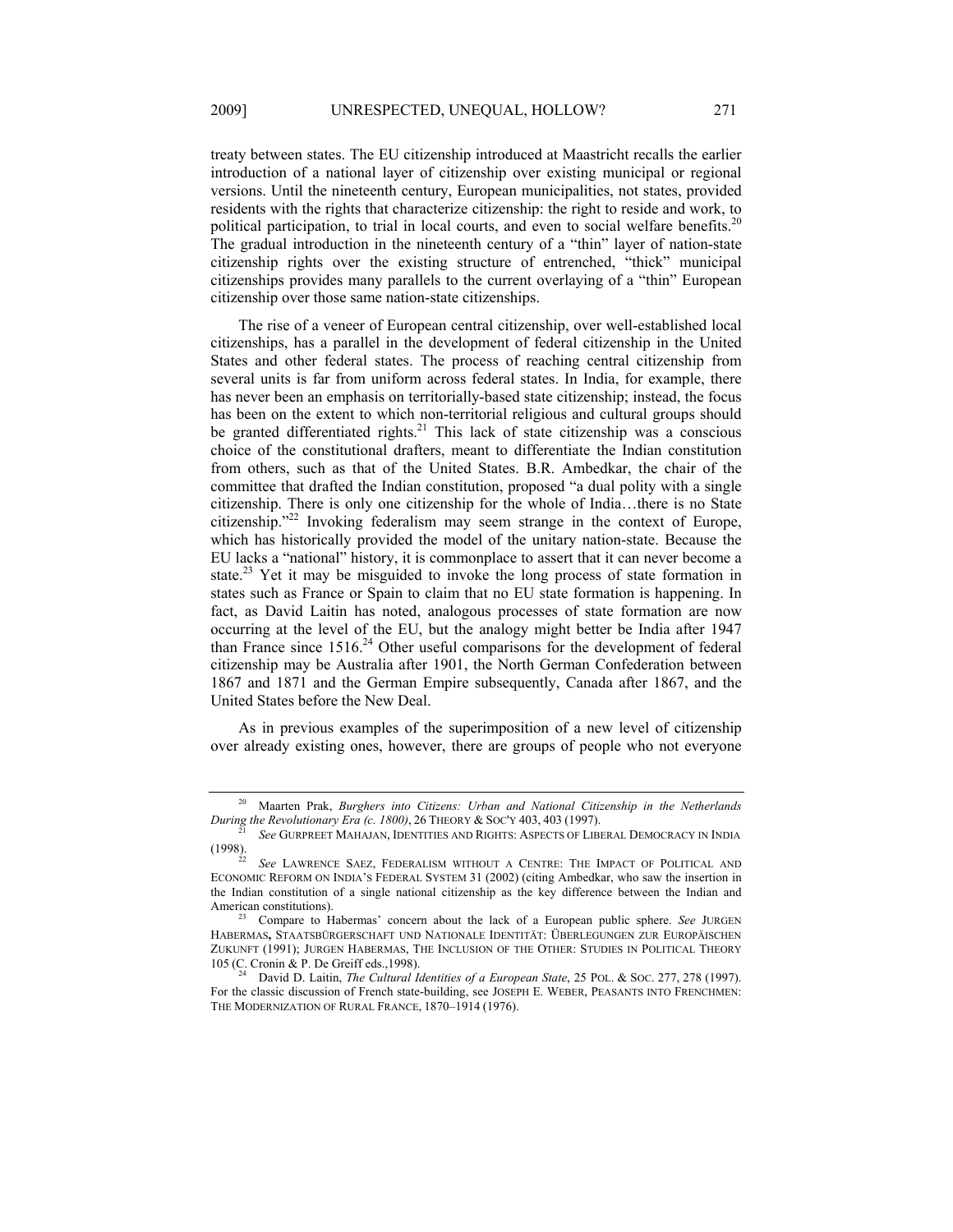considers as full citizens. The example of the fear of thousands of Polish plumbers moving to France—an anxiety that contributed to the French rejection of the proposed constitutional treaty by referendum in 2005—illustrates this and is not limited to a few unrepresentative Member States. Two Member States with among the most open labor markets in Europe, the United Kingdom and Ireland, had opened access to the free movement of workers from the 2004 enlargement states such as Poland but decided to restrict immigration from 2007 enlargement states Bulgaria and Romania. Despite the foundation of EU citizenship in the free movement of people, popular opinion across Europe remained generally resistant if not outright hostile to opening the borders to fellow EU citizens. This despite the obligation, under Community law, for all Member States to phase in access to the labor market for citizens of new Member States. By contrast it would be unthinkable for a US state to deny residents of another state access to the local labor market; similarly, freedom of movement within Canada is guaranteed for Canadian citizens and permanent residents by the Canadian Charter of Rights and Freedoms. Of course these denials of automatic access to the local labor market within the EU are not yet against the law–but they will become unlawful once the transitional periods expire, and it is unclear whether EU authorities would have the legitimacy to enforce unpopular decisions. This is in contrast to the US or Canadian cases, where the federal government would clearly intervene and would likely prevail over any state or provincial attempt to restrict access.25

Even more stark than the case of free movement of workers is the example of the Roma, whose presence often arouses the antipathy of local populations. To take one instance, the 2007 killing of an Italian woman at a train station in Rome and the arrest of a Romanian man in the attack unleashed a surge of emotion and uncertainty in Italy, prompting Gianfranco Fini, leader of the opposition National Alliance to pronounce that the Roma "are not able to be integrated into our society."26 Such a reaction is perhaps not surprising, since there are many historical parallels of discrimination against members of minority groups. But it does raise the specter of Member States discriminating on the basis of nationality against would-be EU citizen immigrants, thereby failing to honor their obligations under Community law.

A third example is that of the accession negotiations with Turkey. At least some policymakers have raised the possibility that Turkey would ultimately be allowed to join the EU, but that Turkish citizens would never enjoy full rights of free movement–a suggestion that would distinguish citizens of Turkey from citizens of all other EU Member States. The possibility of not only transitional arrangements but also of *permanent* safeguard clauses in the areas of free movement of persons, structural policies, and agriculture is mentioned in the Negotiating Framework for Turkey.27 If such restrictions on free movement of persons were ultimately adopted,

<sup>&</sup>lt;sup>25</sup> *See, e.g.*, the decision of *Saenz v. Roe* in the United States. Saenz v. Roe, 526 U.S. 489 (1999).<br><sup>26</sup> Ian Fisher, *Romanian Premier Tries to Calm Italy After a Killing*, N.Y. TIMES, Nov. 8, 2007.<br><sup>27</sup> The Negotia

Long transitional periods, derogations, specific arrangements or permanent safeguard clauses, i.e. clauses which are permanently available as a basis for safeguard measures, may be considered. The Commission will include these, as appropriate, in its proposals in areas such as freedom of movement of persons, structural policies or agriculture. Furthermore, the decision-taking process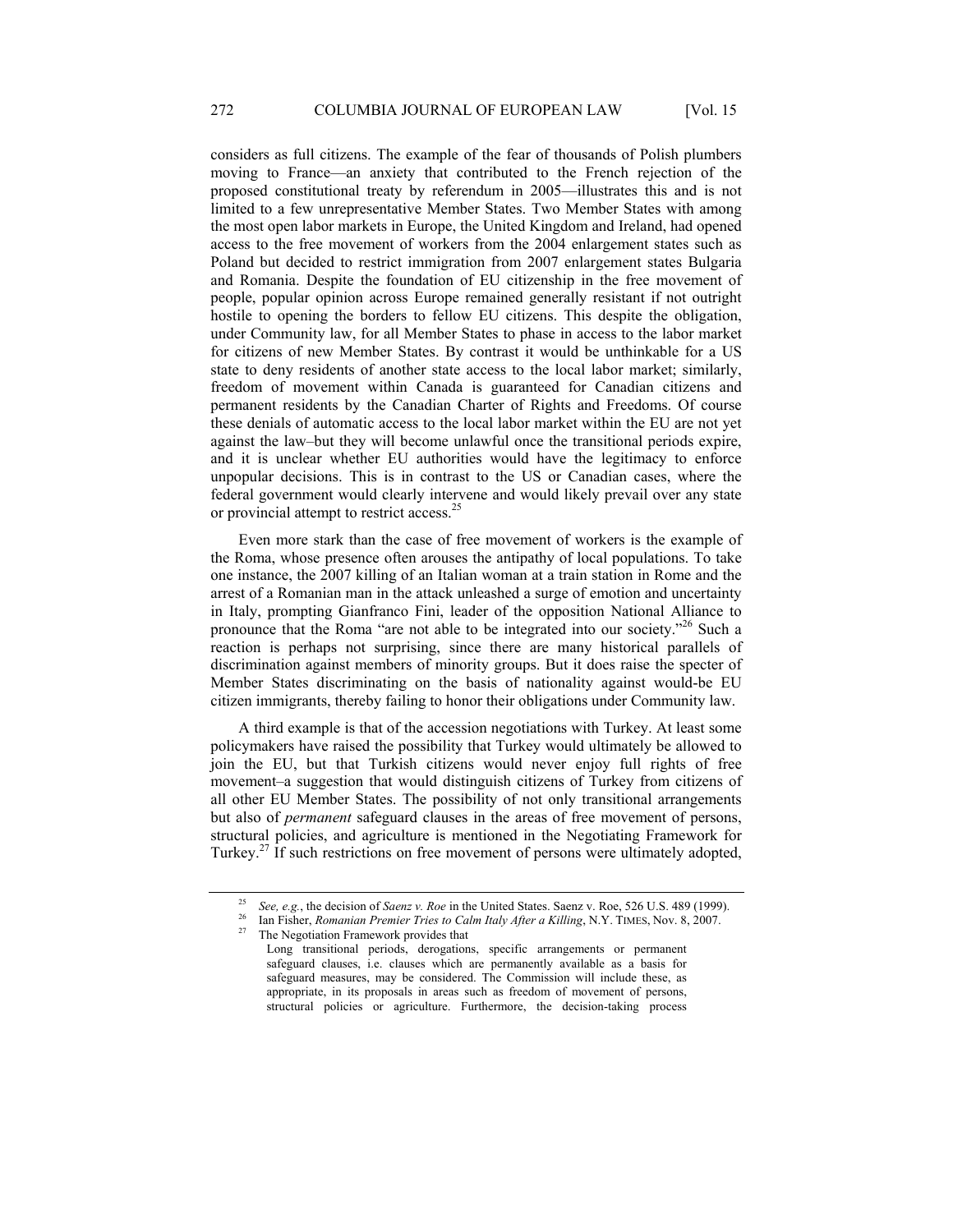they would erode the *acquis communautaire* and strike at the heart of EU citizenship.28

The general point of these examples is that, while EU institutions act in ways analogous to the actions of national institutions concerned with the maintenance of rule of law and uniform access to rights throughout state territory, it is possible to imagine scenarios where the legitimacy of EU institutions could be cast into doubt. A crucial difference is that EU institutions have less available enforcement power than most national states.

For example, to enforce the desegregation of schools that the U.S. Supreme Court mandated in *Brown v. Board of Education*, President Dwight Eisenhower in 1957 opposed Arkansas Governor Orval Faubus, who had ordered the Arkansas National Guard to maintain segregation by preventing nine black students from entering Little Rock Central High School.<sup>29</sup> President Eisenhower responded by revoking the Governor's authority over the Arkansas National Guard and sending in the federal army to enforce the Supreme Court's decision.<sup>30</sup> It is difficult to imagine a President of the European Commission being able to act in a similar way.

The fact that there is no European force capable of enforcing European law in quite the same way that US federal law can be enforced<sup>31</sup> might explain why the European Court of Justice must always consider the wishes of Member States, especially powerful Member States.<sup>32</sup> Like law in national states, European law is based on cooperation between judiciaries at various levels and on effective law enforcement.<sup>33</sup> Like national judicial orders, European law is also based on political legitimacy. In order to safeguard and build its legitimacy, the European Court of

Governor Faubus on September 5, 1957, indicates the need to adhere to the Supreme Court decision and addresses the issue of the Arkansas National Guards. *See* Press Release, President Eisenhower's telegram to Governor Faubus (Sept. 5, 1957), *available at* http://www.eisenhower.archives.gov/Research/

With the support of Governor Faubus and the state legislature, the Little Rock school board later canceled the entire 1958–59 school year for its high schools rather than desegregating them, illustrating how contentious the policy of desegregation was as well as the limits of federal authority. Mark Stern argues that both Presidents Eisenhower and John F. Kennedy were reluctant to commit federal troops to enforcing civil rights, were concerned about the problems associated with federalism, yet nonetheless felt forced to commit troops: "Despite the presidents' best intentions, troops ultimately had to be committed. Kennedy was unable to avoid the traps that Eisenhower had encountered, and the imposition of the national government on the enforcement of civil rights was firmly established." Mark Stern, *Eisenhower*  and Kennedy: A Comparison of Confrontations at Little Rock and Ole Miss, 21 POL. STUD. J. 575 (1993).<br><sup>31</sup> See LISA CONANT, JUSTICE CONTAINED: LAW AND POLITICS IN THE EUROPEAN UNION (2002).<br><sup>32</sup> See Geoffrey Garrett, *The* 

regarding the eventual establishment of freedom of movement of persons should allow for a maximum role of individual Member States. Transitional arrangements or safeguards should be reviewed regarding their impact on competition or the functioning of the internal market.

The Negotiating Framework Setting out the Principles Governing the Negotiations for Turkey's Accession to the European Union, held in Luxembourg, Oct. 3, 2005, ¶ 12, fourth indent *available at*  http://ec.europa.eu/enlargement/pdf/turkey/st20002\_05\_tr\_framedoc\_en.pdf.

<sup>28</sup> Christophe Hillion, *Negotiating Turkey's Membership to the European Union. Can the Member States Do As They Please?*, 3 EUR. CON. L. REV. 269 (2007).<br><sup>29</sup> Brown v. Bd. of Educ., 347 U.S. 483 (1954). A telegram from President Eisenhower to

<sup>171, 173 (1995). &</sup>lt;sup>33</sup> See ANNE-MARIE SLAUGHTER ET AL., THE EUROPEAN COURT AND NATIONAL COURTS—

DOCTRINE AND JURISPRUDENCE: LEGAL CHANGE IN ITS SOCIAL CONTEXT (1998).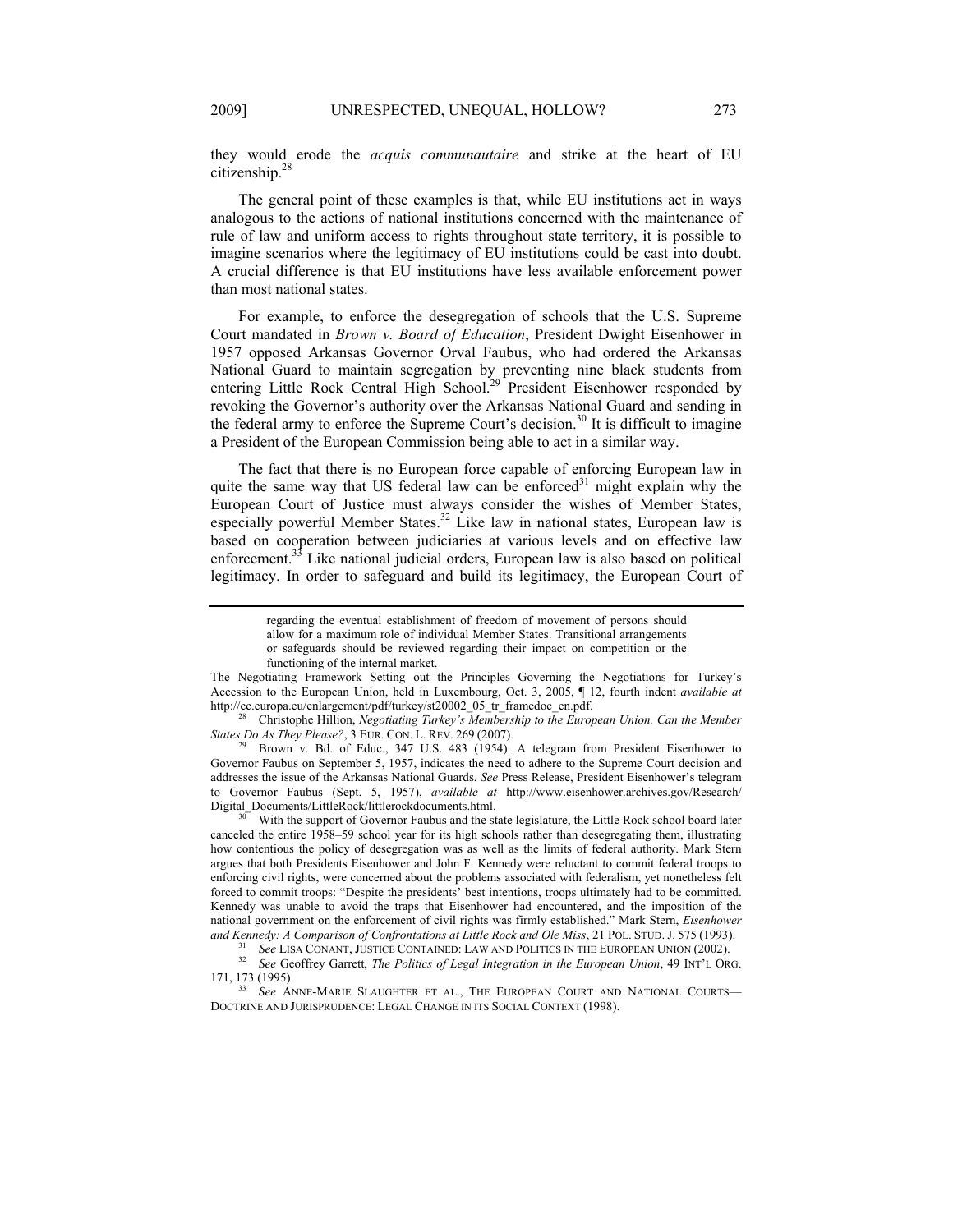Justice engages in three interrelated strategies.<sup>34</sup> It delimits the scope of European law, it transforms market rights into rights of EU citizenship, and it develops remedies to enforce European rights.

First, delimiting the scope of European law reassures national publics that European law is not without limits.<sup>35</sup> Second, transforming market rights into rights of EU citizenship gives individuals the authority to challenge other parties, including even their own governments, with available enforcement remedies including sanctions, injunctions and relief among others. Yet the historical record of citizenship in national states demonstrates that debates about citizenship are central to politics and that respect for citizenship rights is uneven and subject to political contestation. This record should make one skeptical about claims that EU citizenship is insulated from political pressures. Third, although remedies to enforce rights are available, European law relies on private actors to enforce their rights in transnational conflicts.36 All individual rights are fragile; supranational or transnational rights such as those of EU citizenship even more so.

#### III. UNEQUAL: DIFFERENTIAL CITIZENSHIP

A second challenge for EU citizenship—aside from the possibility of noncompliance and the legitimacy challenges discussed above—is that its rights are differentially applied: some citizens benefit more from their rights than others, even if they nominally possess the same rights. This is a challenge for democratic states committed to equality among citizens. Even the most administratively simple program can result in different outcomes for different individuals depending on factors as simple as the claimant's location or the mood of the bureaucrat assigned to a file. Despite the maxim that bureaucracy consists of impersonal and neutral servants of the state acting predictably on the basis of rational legal principles,  $37$ there likely exists no public administration that lives up to this ideal. In addition, disparities in location and available resources challenge governments to ensure that the basic rights of all citizens are respected: for example, to create services in rural areas equal to those in urban centers. The effect is that abstract rights—to health care, education, or any other service or benefit—often translate into different outcomes despite governmental efforts to equalize outcomes.

Despite the common assertion that citizenship means equal rights, jurisdictions struggle to achieve this goal. This is particularly true where there is complex administrative machinery, and even more so in jurisdictions which leave the interpretation of rights to decentralized authorities. For example, in the United States most of the rights and obligations of citizenship were long defined by states rather

<sup>34</sup> *See* HANS W. MICKLITZ, THE POLITICS OF JUDICIAL CO-OPERATION IN THE EU: SUNDAY TRADING, EQUAL TREATMENT AND GOOD FAITH (2005). 35 Joined Cases C-267 & 268/91, Criminal Proceedings against Keck and Mithouard, 1993 E.C.R

I-6097. 36 MICKLITZ, *supra* note 34, at 481*. Cf.* ALEC STONE SWEET, THE JUDICIAL CONSTRUCTION OF

EUROPE (2004). 37 *See* MAX WEBER, FROM MAX WEBER: ESSAYS IN SOCIOLOGY, 77–128 (H.H. Gerth & C.Wright

Mills eds. & trans., 1946).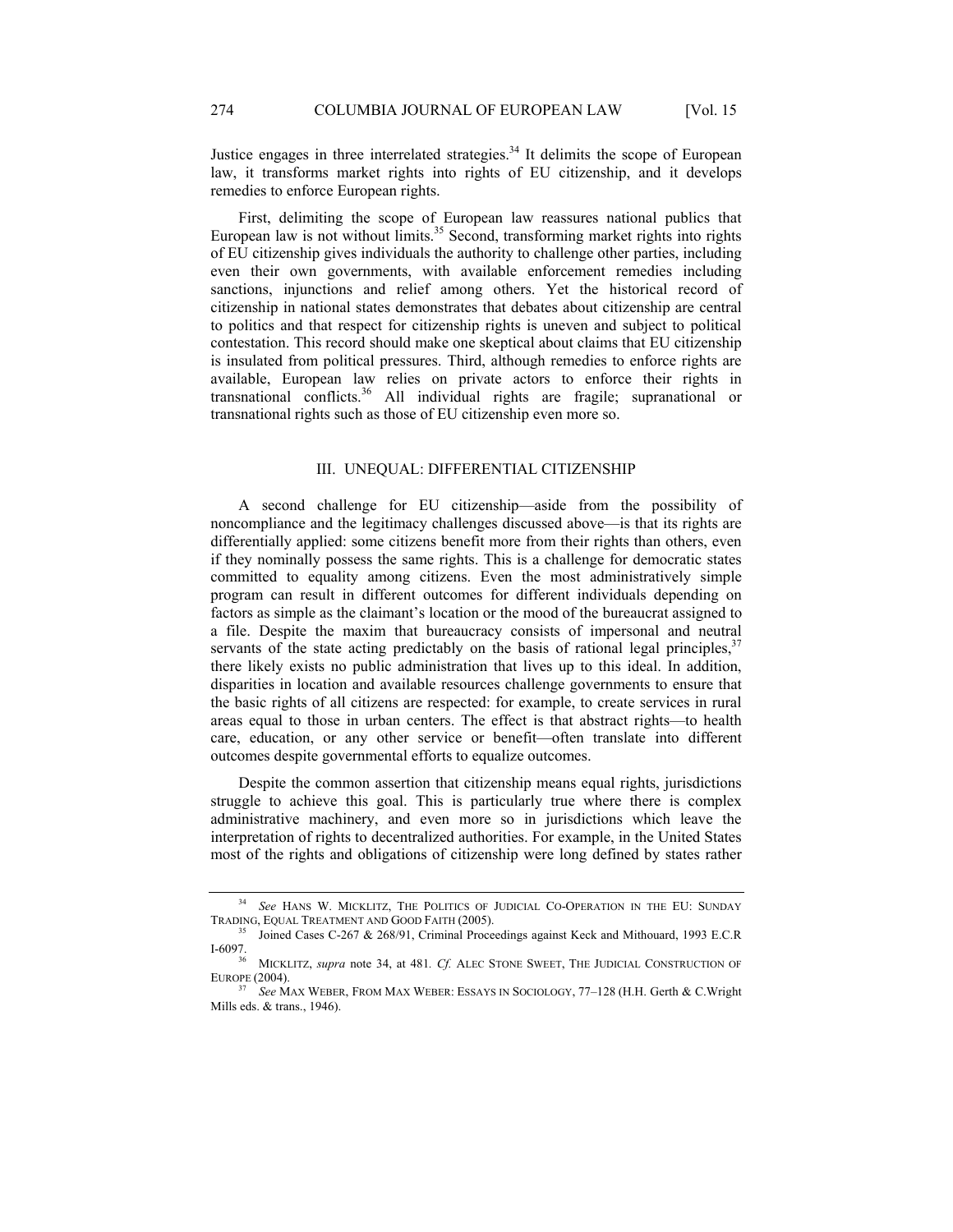than the federal government.<sup>38</sup> With the exception of veterans' pensions, which were federally managed, social and labor policies before the New Deal were enacted and implemented at the state or local level. While the national government incorporated citizens within a liberal realm of rights in which they were regarded as free and equal citizens, states made eligibility for social provisions conditional on gender, race, and other norms. The result was a "semi-feudal" rather than rights-oriented welfare state, in which the institutional arrangements of federalism permitted regionally based cultural differences to thrive.<sup>39</sup> It took intervention by the central authorities to curb these regionally based cultural differences. Federal intervention in the form of constitutional amendment was necessary to secure the right of women to vote. American states defined such rights in patchwork and ultimately it took federal power to make them uniform. Even now, decades later, some differences remain, with most involving differential access to social programs. But even rights thought to be foundational to citizenship may vary by region: some U.S. states do not give prisoners the right to vote; $^{40}$  some even strip former prisoners of this right.<sup>41</sup>

Once again the U.S. example shows that differential citizenship is an issue in compound polities such as federal states. Because of the wide variation in the ways in which European nation-states developed—for example France's long historical transformation into a national state, the United Kingdom's or Spain's growth as national states with important sub-state nationalisms, and Germany's or Italy's more recent emergence as coherent states comprised of formerly independent jurisdictions—citizenship rights at the Member State level differ dramatically in

<sup>38</sup> *See* Suzanne Mettler, *Social Citizens of Separate Sovereignties: Governance in the New Deal Welfare State*, *in* THE NEW DEAL AND THE TRIUMPH OF LIBERALISM 237 (Sidney M. Milkis & Jerome M. Mileur eds., 2002). 39 *Id*. Although Unemployment Insurance (UI) and Aid to Families with Dependent Children

<sup>(</sup>AFDC, popularly known as "welfare") were both designed to be jointly administered by the federal and state governments, UI short-circuited layers of federalism while AFDC granted a high degree of discretionary power to state and local officials. Over time, "the two policies evolved in a manner that separated non-elderly men and women as if they were citizens of distinct sovereignties, national versus state, wherein they experienced very different forms of governance." Suzanne Mettler, *Dividing Social Citizenship by Gender: The Implementation of Unemployment Insurance and Aid to Dependent Children, 1935–1950*, 12 STUD. AM. POL. DEV. 303, 340 (1998). The UI program was uniform nationally for men, for women not only AFDC but also UI differed substantially between states: eligibility was determined by procedures that varied among jurisdictions.<br><sup>40</sup> *See, e.g.*, Laleh Ispahani, *Out of Step With the World: An Analysis of Felony Disfranchisement* 

*in the U.S. and other Democracies,* http://www.aclu.org/images/asset\_upload\_file825\_25663.pdf (last visited Feb. 1, 2009).<br><sup>41</sup> *See generally* JEFF MANZA & CHRISTOPHER UGGEN, LOCKED OUT: FELON

DISENFRANCHISEMENT AND AMERICAN DEMOCRACY (2006). State voting laws also govern eligibility to vote in federal elections. Thus, whether people barred from voting due to a felony conviction can vote in federal elections is primarily determined by geography:

Maine and Vermont allow prisoners to vote; 15 states and the District of Columbia restore voting rights upon release from prison; 17 states, including New York, restore voting rights upon completion of probation or parole, and in Texas, two years after completion of probation or parole; five states disfranchise for life upon second felony; and ten states disfranchise ex-felons for life.

*Facts on the Impact of Felon Disenfranchisement Laws on Communities of Color*, http://www.naacpldf.org/content/pdf/felon/felon\_disfranchisement\_fact%20sheet.pdf (last visited Feb. 10, 2009.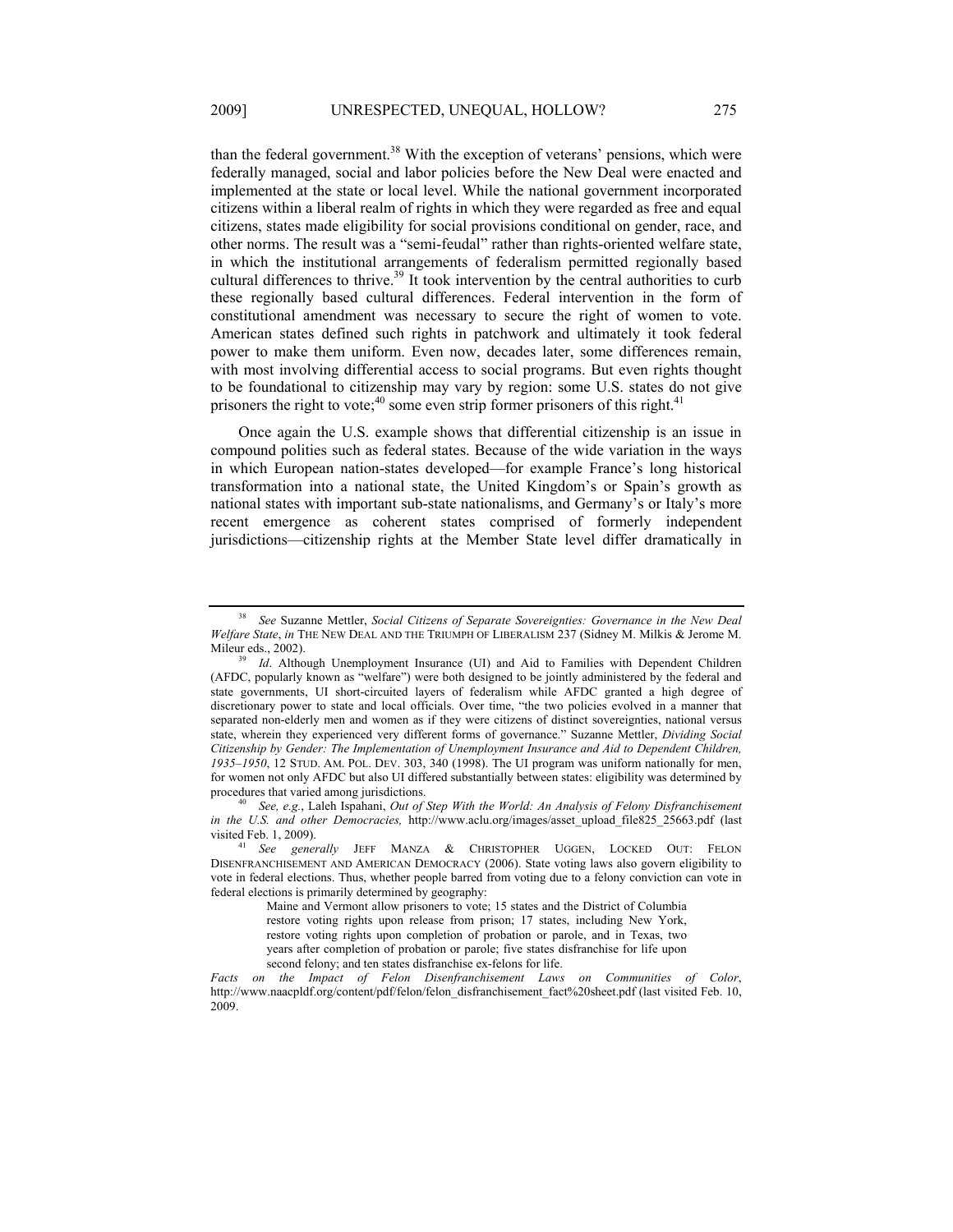Europe.42 The European Union can also be viewed as a kind of compound policy of its various Member States, and it is easy to imagine differential access to rights arising, particularly in the realm of social rights such as gender equality, same-sex marriage, access to abortion, or other politically sensitive areas. The objection that some of these rights fall outside the scope of Community law highlights the third danger for EU citizenship, the possibility that it could fade into irrelevance.<sup>43</sup>

The challenge of equal application of EU citizenship is also shown by the case of third country nationals, those individuals who do not hold the citizenship of a Member State. In Switzerland, the central government intervenes to attempt to impose some semblance of commonality on the wide variety of citizenship and naturalization policies of the different Swiss municipalities. $44$  The judges of the European Court of Justice wrote that "Union citizenship is destined to be the fundamental status of nationals of the Member States, enabling those who find themselves in the same situation to enjoy the same treatment in law irrespective of their nationality."45 Yet third country nationals are excluded from this formulation and, to date, the European Court of Justice has been very reluctant to infringe on the Member States' authority to determine citizenship and naturalization policies.

The challenge of unequal citizenship extends also to the rights of immigrants. The ideal of the EU as a shared space of free movement and citizenship is tempered by the existence and growth of settled populations excluded from those freedoms.<sup>46</sup> By 2008, the number of third country nationals legally resident in the EU exceeded 19 million, more than double the number of EU citizens resident in a state other than that of their national citizenship, which stands at roughly 9 million. Third country nationals accounted for approximately four percent of the EU population, with the largest groups originating from Turkey, Morocco, Albania, and Algeria. The figures are deceptively low however, since many foreign-born immigrants are naturalized and cease to be counted as third country nationals.<sup>47</sup> Totaling the undetermined number of third country nationals residing in the EU without legal status makes it clear that proposals for common European policies regarding third country nationals affect a group of people larger than the populations of most of the Member States.

Transitional periods that restrict the full free movement rights of some nationals of some new Member States are perceived to convey second-class citizenship.<sup>48</sup>

<sup>42</sup> *See* TOWARDS A EUROPEAN NATIONALITY: CITIZENSHIP, IMMIGRATION, AND NATIONALITY LAW IN THE EU (Randall Hansen & Patrick Weil eds., 2001); DUAL NATIONALITY, SOCIAL RIGHTS, AND FEDERAL CITIZENSHIP IN THE U.S. AND EUROPE: THE REINVENTION OF CITIZENSHIP (Randall Hansen & Patrick Weil eds., 2002); Ulrich K. Preuss et al., *Traditions of Citizenship in the European Union*, 7

CITIZENSHIP STUD. 3 (2003). 43 *See infra* Part VI. 44 For more details, see MARC HELBLING, PRACTISING CITIZENSHIP AND HETEROGENEOUS NATIONHOOD: NATURALIZATIONS IN SWISS MUNICIPALITIES (2008). 45 Case C-184/99, Rudy Grzelczyk v. Centre Public D'aide Sociale D'ottignies-Louvain-La-

Neuve, 2001 E.C.R. I-6193.<br>
<sup>46</sup> *See generally* Maas, *supra* note 5.<br> *47 Communication from the Commi* 

<sup>47</sup> *Communication from the Commission to the Council, the European Parliament, the European Economic and Social Committee and the Committee of the Regions*, *Third Annual Report on Migration and Integration*, at 3, COM (2007) 512 final (Sept. 11, 2007), *available at* http://ec.europa.eu/justice\_home/fsj/immigration/docs/com\_2007\_512\_en.pdf. 48 MAAS, *supra* note 4.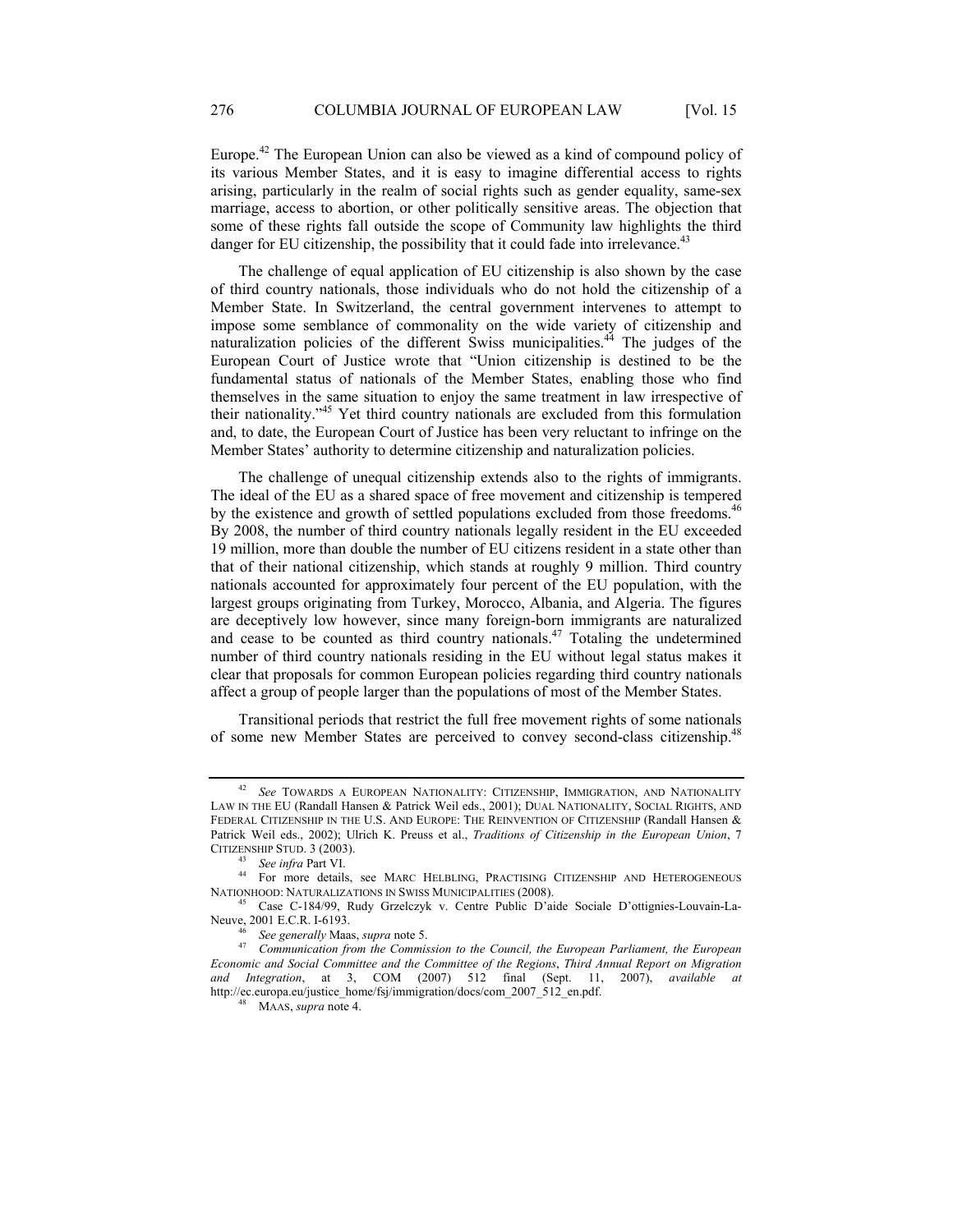Even more so, the exclusion of long-term resident third country nationals highlights the unfulfilled promise of EU citizenship. Third country nationals legally residing in the Member States do have more rights than persons who do not have any European status. The fact that European residents as a group have more rights than non-Europeans is one added value of European law, and it should not be dismissed as entirely unimportant. Yet the extent of these special European rights for those with legal residence is far from equal to the rights conferred by EU citizenship, let alone those of full citizenship in the traditional sense.

The idea that third country nationals should acquire EU citizenship by virtue of their residence rather than by the process of naturalization into Member States received widespread support from immigrant organizations and non-governmental organizations; one petition provided that "any individual who resides on the territory of a Member State or who is a national of a Member State gains citizenship of the Union."<sup>49</sup> Yet it is an idea that appears to be difficult for Member States to accept. Holding the citizenship of a Member State has been central to the acquisition of European rights, and Member States want to retain control over access to their national citizenship.<sup>50</sup> This leads some to conclude that European citizenship may well become more exclusive, as third country nationals are excluded from rights which were previously available to them; this enhances a well defined and demarcated identity for EU citizenship but clearly does not foster solidarity between EU citizens and third country nationals. $51$ 

## IV. HOLLOW: CITIZENSHIP WITH LITTLE SUBSTANCE

A third major challenge for EU citizenship is to avoid being hollowed out in terms of the practical benefits it confers. The content of citizenship, specifically the entitlements it confers, increased dramatically with the rise of the welfare state. The growth of various social welfare provisions had the political effect of incorporating groups of people whose loyalty and attachment to the state had previously not been so strong.<sup>52</sup> For example, when the postwar British Prime Minister Clement Attlee appointed Aneurin Bevan as Minister of Health and Bevan introduced a governmentrun National Health Service that provided free diagnosis and treatment for all British residents, the importance of citizenship increased.<sup>53</sup> By contrast, the dismantling of government-provided services, originally inspired by political leaders such as Margaret Thatcher and Ronald Reagan, reduces citizenship's substance. The contemporary redefinition of citizenship to mean fewer redistributive entitlements places in question the perceived duty of governments, present since the rise of the

<sup>49</sup> European Association for the Protection of Human Rights and its member associations (cited in FIORELLA DELL'OLIO, THE EUROPEANIZATION OF CITIZENSHIP: BETWEEN THE IDEOLOGY OF

NATIONALITY, IMMIGRATION AND EUROPEAN IDENTITY (2005)).<br><sup>50</sup> ANDREW GEDDES, IMMIGRATION AND EUROPEAN INTEGRATION: TOWARDS FORTRESS EUROPE?<br>(2000).

<sup>&</sup>lt;sup>51</sup> Jan Herman Reestman & Leonard F. M. Besselink, *Dynamics of European and National Citizenship: Inclusive or Exclusive?*, 3 EUR. CONST. L. REV. 4 (2007).

<sup>&</sup>lt;sup>52</sup> MARSHALL, *supra* note 15.<br><sup>53</sup> For an early manifesto, see G. D. H. COLE ET AL, PLAN FOR BRITAIN: A COLLECTION OF ESSAYS PREPARED FOR THE FABIAN SOCIETY (George Routledge ed., 1943).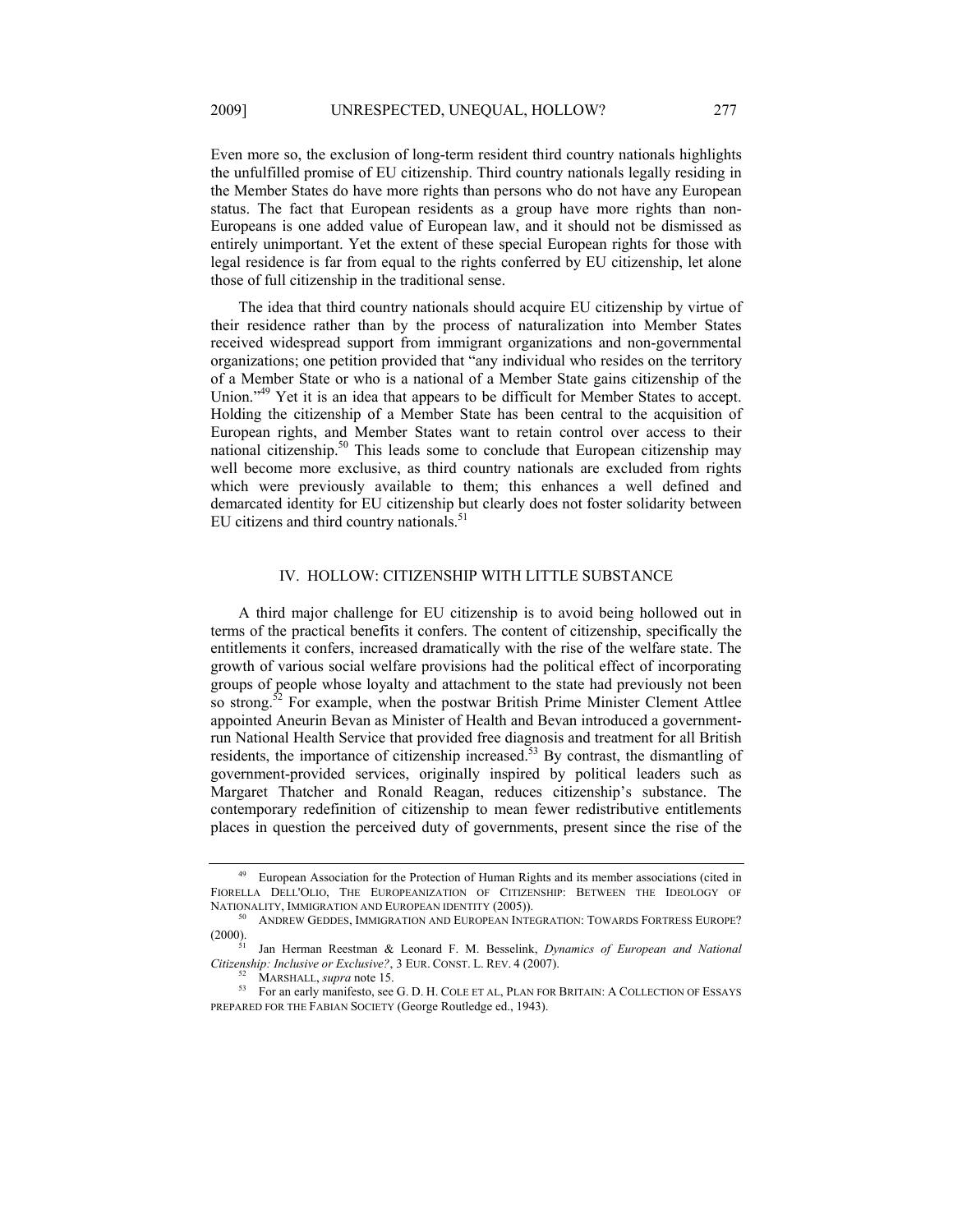welfare state in Bismarck's Germany and from there throughout Europe and the rest of the world, to provide basic economic entitlements to citizens.<sup>5</sup>

If citizenship implies a duty to redistribute resources among fellow citizens, then citizenship is being transformed as the nature of welfare entitlements evolves. Some argue that national citizenship has lost relevance as supranational and transnational rights have grown in importance. Yet governments can withdraw social rights unless individuals possess citizenship—as occurred in the United States with the 1996 passage of the Personal Responsibility and Work Opportunity Reconciliation Act (PRWORA).55 Even possessing citizenship, however, does not preclude social rights from being scaled back: equality rights in the United Kingdom shifted from meaning concrete redistributive entitlements to being defined in terms of social inclusion and equal opportunity, a development that parallels developments in other states.<sup>56</sup>

The political struggles about social rights and welfare benefits are not only about the content of the rights themselves but also about who should be entitled to those rights and benefits, in other words the struggles are about the meaning of citizenship. In these disputes, judicial authorities play an important role. Courts and the actors they mobilize increasingly shape the direction of domestic and international policy processes. Supranational litigation and transnational mobilization can change the rules and procedures that govern policymaking: "much like domestic politics, litigation and social activism in the EU provide avenues for institutional change."<sup>57</sup> Generally, Member States resist the expansion of migrant rights to social benefits, and this resistance has been largely successful because the migrants who benefit from Community law cannot mobilize sufficient pressure to push through their interests.<sup>58</sup> At the same time, however, Member States have arguably become "semi-sovereign welfare-states" whose policy choices in terms of social rights are subject to increasing European scrutiny.<sup>5</sup>

European judicial authorities thus have a difficult role to play. They must attempt to ensure the harmonization of social policies or at least the access to social

<sup>&</sup>lt;sup>54</sup> JULIA PARKER, CITIZENSHIP, WORK, AND WELFARE: SEARCHING FOR THE GOOD SOCIETY (1998). Cf. MAAS, *supra* note 4, § 4.1.<br><sup>55</sup> Pub L, 104, 103, 110, Stat. 2105 (ordified as emended in seattered sections of the U.S.C.). S

Pub.L. 104-193, 110 Stat. 2105 (codified as amended in scattered sections of the U.S.C.). See DAVID JACOBSON, RIGHTS ACROSS BORDERS: IMMIGRATION AND THE DECLINE OF CITIZENSHIP (1996); David Jacobson & Galya Benarieh Ruffer, *Social Relations on a Global Scale: The Implications for Human Rights and for Democracy*, *in* DIALOGUES ON MIGRATION POLICY (Marco Giugni & Florence Passy eds., 2006); YASEMIN NUHOGLU SOYSAL, LIMITS OF CITIZENSHIP: MIGRANTS AND POSTNATIONAL MEMBERSHIP IN EUROPE (1994). With specific regard to examples of deprivation, see Michael Jones Correa, *Seeking Shelter: Immigrants and the Divergence of Social Rights and Citizenship in the United States*, *in* DUAL NATIONALITY, SOCIAL RIGHTS AND FEDERAL CITIZENSHIP IN THE U.S. AND EUROPE: THE REINVENTION OF CITIZENSHIP, *supra* note 42, at 233.<br><sup>56</sup> RUTH LISTER, CITIZENSHIP: FEMINIST PERSPECTIVES (1997); JOEL F. HANDLER, SOCIAL

CITIZENSHIP AND WORKFARE IN THE UNITED STATES AND WESTERN EUROPE: THE PARADOX OF INCLUSION 5 ( 2004).<br><sup>57</sup> RACHEL A. CICHOWSKI, THE EUROPEAN COURT AND CIVIL SOCIETY: LITIGATION,

MOBILIZATION AND GOVERNANCE 5 (2007).<br><sup>58</sup> LISA CONANT, JUSTICE CONTAINED: LAW AND POLITICS IN THE EUROPEAN UNION 201 (2002).<br><sup>59</sup> Michael Dougan & Eleanor Spaventa, *Wish You Weren't Here* . . .': New Models of Social

*Solidarity in the European Union*, *in* SOCIAL WELFARE AND EU LAW 181, 181 (Eleanor Spaventa & Michael Dougan eds., 2005).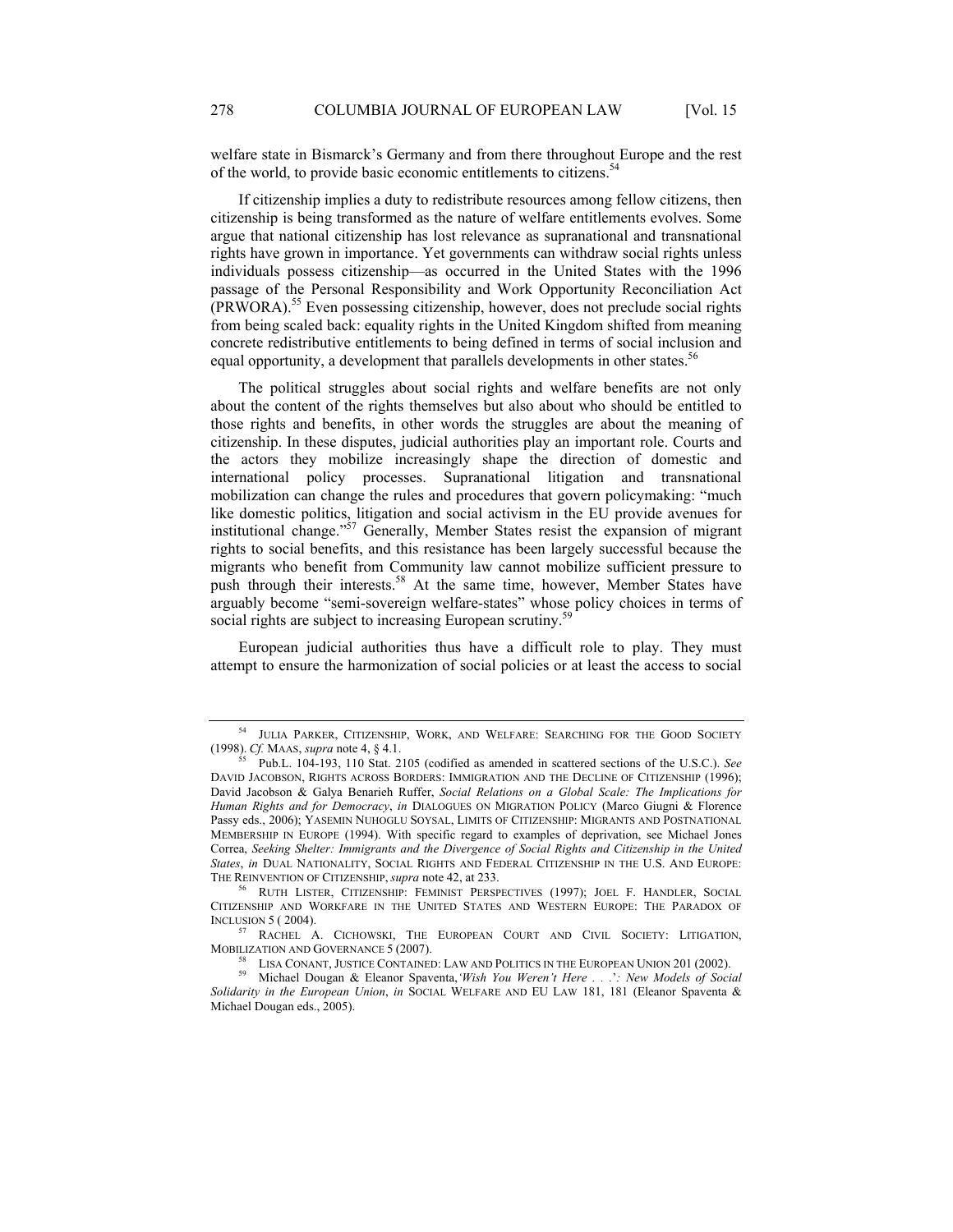benefits for all EU citizens regardless of place of residence.<sup>60</sup> But they must also leave sufficient scope for the maintenance of national citizenship, because citizenship is about the essence of Member State identity.

In this respect, as in so many others, the European Union is not *sui generis* or unlike other forms of political organization. Federal states or other compound polities have historically been characterized by variation and inequality in terms of the rights they afford members. A key challenge for the EU over the coming decades relates to social entitlements in such areas as health care, education, pensions, and other benefits, which have come to characterize modern welfare states. Unless the EU institutions are able to guarantee some degree of portability and equality to these entitlements, the content of EU citizenship when compared with Member State citizenship will remain relatively hollow. But unless Member States are allowed to retain some authority, a backlash will result, for example as appears to be occurring with the *Metock* case, which prohibits the application of Member State immigration policies to the spouses of EU citizens.<sup>61</sup> There is, in other words, an inherent tension between the essentially regulatory role of EU authorities—ensuring that citizens of all the Member States may exercise their rights of EU citizenship throughout EU territory—and the administrative power of the Member States. EU law promises individuals some degree of access to entitlements throughout the EU, but Member States continue to control the welfare programs that give content to citizenship. Balancing the rights of individual European citizens to move, consume services, or find employment or housing across the entire territory of the EU on the one hand, with the desire on the other hand of national governments to maintain some degree of preferential treatment for their own citizens, will distinguish the politics of EU rights for the foreseeable future.

### V. CONCLUSION: UNRESPECTED, UNEQUAL, OR HOLLOW EU CITIZENSHIP?

As the example of the shifting citizenship status of African Americans discussed in the opening quotation from Frederick Douglass demonstrates, governments have historically viewed the bestowal or denial of citizenship not as an expression of fundamental justice or intrinsic standing but rather as a tool of policy. Individuals were routinely granted or denied citizenship status for political or other reasons. Since the passage of Article 15 of the Universal Declaration of Human Rights, which provides that everyone has the right to a nationality and that no one may be arbitrarily deprived of his nationality nor denied the right to change his nationality, states in general and liberal democracies in particular have circumscribed the historical tendency to make citizenship contingent on certain behaviors or on

<sup>60</sup> *See, e.g.*, Joined Cases C-11 & C-12/06, Morgan v. Bezirksregierung Köln, 2007 O.J. (C 315) 11–12 (precluding a Member State from refusing to award an education or training grant to its nationals pursuing their studies in another Member State); Case C-499/06, Nerkowska v. Zakład Ubezpieczeń Społecznych Oddział w Koszalinie, 2008 O.J. (C 171) 7–8 (precluding a Member State from refusing to pay to its nationals a benefit because they are not resident in the territory of that state but in the territory of another Member State).<br><sup>61</sup> Case C-127/08, Blaise Baheten Metock and Others v. Minister for Justice, Equality and Law

Reform, 3 C.M.L.R. 39 (2008).